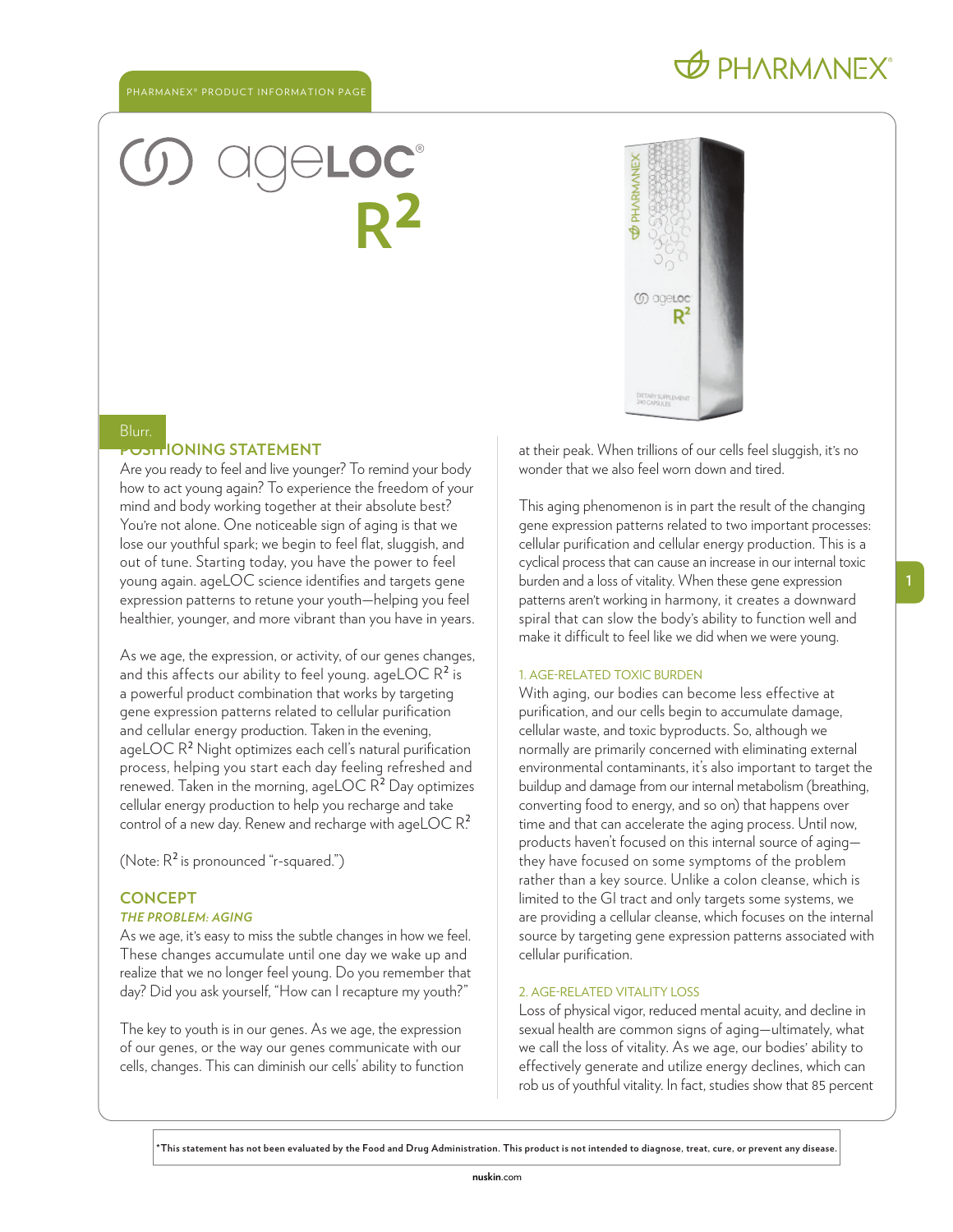# *G* ageloc<sup>®</sup> R<sup>2</sup>

of consumers are concerned about their energy and stamina levels! The source of this decline starts deep inside each of our cells, as tiny cellular "power plants" called mitochondria convert the energy from our food into a form of chemical energy that fuels our bodies. As we age, the efficiency and number of our mitochondria declines and energy production is unable to keep up with our bodies' demands. The loss of vitality as we age is associated with age-related changes in gene expression patterns related to cellular energy production.

#### *THE SOLUTION: TARGETING GENE EXPRESSION PATTERNS*

Drawing on exclusive access to 30 years of anti-aging genetic research, Nu Skin is uniquely positioned to identify and target gene expression patterns. With ageLOC science, we have an understanding of how gene expression influences aging, and we are able to develop products that support youthful gene expression patterns to help us feel more like we did when we were younger. Research findings have helped us reveal natural compounds shown to oppose age-related changes in gene expression. We are now able to target gene expression patterns related to both **cellular purification** and **cellular energy production**.

#### **PRIMARY BENEFITS AND FEATURES**

- Targets aging at its source\*
- Promotes youthful gene expression related to cellular purification and cellular energy production.\*
- Helps you feel younger and more vibrant—renewed and recharged\*
- Promotes three dimensions of vitality that typically decline with age—physical vigor, mental acuity, and sexual health\*
	- 90% of consumers felt positive changes in fatigue levels while taking the product or noticed an increase in fatique after discontinuing use?
- Raises and sustains baseline energy levels\*
- Supports the body's ability to neutralize and remove cellular waste and toxic byproducts\*
- Helps protect and fortify cells against damage from external toxins by improving the body's own protective mechanisms\*
- Helps restore normal cellular function\*

#### **WHO SHOULD USE THIS PRODUCT?**

Men and women over the age of 18 who have ever felt tired, weighed down, sluggish, or the inability to fully engage in an active life, and who want to feel youthful and vibrant.

#### **COMPLEMENTARY PRODUCTS**

• LifePak®/LifePak® Nano—the perfect companion to ageLOC R2. Because optimal gene expression requires good nutrition. LifePak/LifePak Nano provide critical nutrients needed for the body's cellular purification systems, cellular energy production, and optimal cellular function. They also provide dietary sources of antioxidants for added protection from oxidative stress. LifePak/ LifePak Nano provide ultimate antioxidant protection, while ageLOC  $\mathsf{R}^2$  restores youthful gene expression to help you feel healthier, younger, and more vibrant.\*

- Pharmanex® Solutions Products—combine with Tēgreen 97® for added cellular protection. Current users of CordyMax Cs-4® and Venix® should transition to ageLOC R<sup>2</sup> for broader benefits. For more targeted pre- and post-workout benefits, add OverDrive.<sup>®\*</sup>
- ageLOC® Skin Care Products—great companions to ageLOC R<sup>2</sup> because promoting youthful gene expression on the outside and the inside delivers a beautiful blend for the look and feel of youth.

#### **FREQUENTLY ASKED QUESTIONS**

How are ageLOC® R**2** Day and ageLOC® R**2** Night different from each other, and why is it important to use them together? ageLOC R<sup>2</sup> balances gene expression of two interconnected aspects of youthfulness. First, ageLOC R<sup>2</sup> Day targets gene expression patterns related to cellular energy production. Second, ageLOC R<sup>2</sup> Night targets gene expression patterns associated with cellular purification. Optimal cell purification rids each cell of toxins and waste that can clutter the intracellular domain and impede cell functions, while cellular energy production provides the energy necessary for this function. ageLOC R<sup>2</sup> combines the benefits of cellular purification and cellular energy production to reestablish more youthful functioning cells.

#### Should I take all the ageLOC® R**<sup>2</sup>** capsules at the same time?

ageLOC R<sup>2</sup> is designed to be taken on an alternating morning/ evening schedule. Take six (6) capsules of ageLOC R<sup>2</sup> Day in the morning to support cellular energy production throughout the day. Take two (2) capsules of ageLOC R<sup>2</sup> Night in the evening to support cellular purification as your body renews itself throughout the night. Both ageLOC R<sup>2</sup> Day and ageLOC R<sup>2</sup> Night may be taken with or without meals.

#### What research supports the ability of ageLOC® R**2** to promote youthful gene expression?

ageLOC R<sup>2</sup> ingredients were selected using a truly unique and cutting-edge process that begins by comparing gene expression patterns to identify specific age-related gene expression changes connected with cellular energy production and cellular purification. Once specific sets of function-related genes were identified, dozens of natural compounds were screened *in vivo* in laboratory studies.